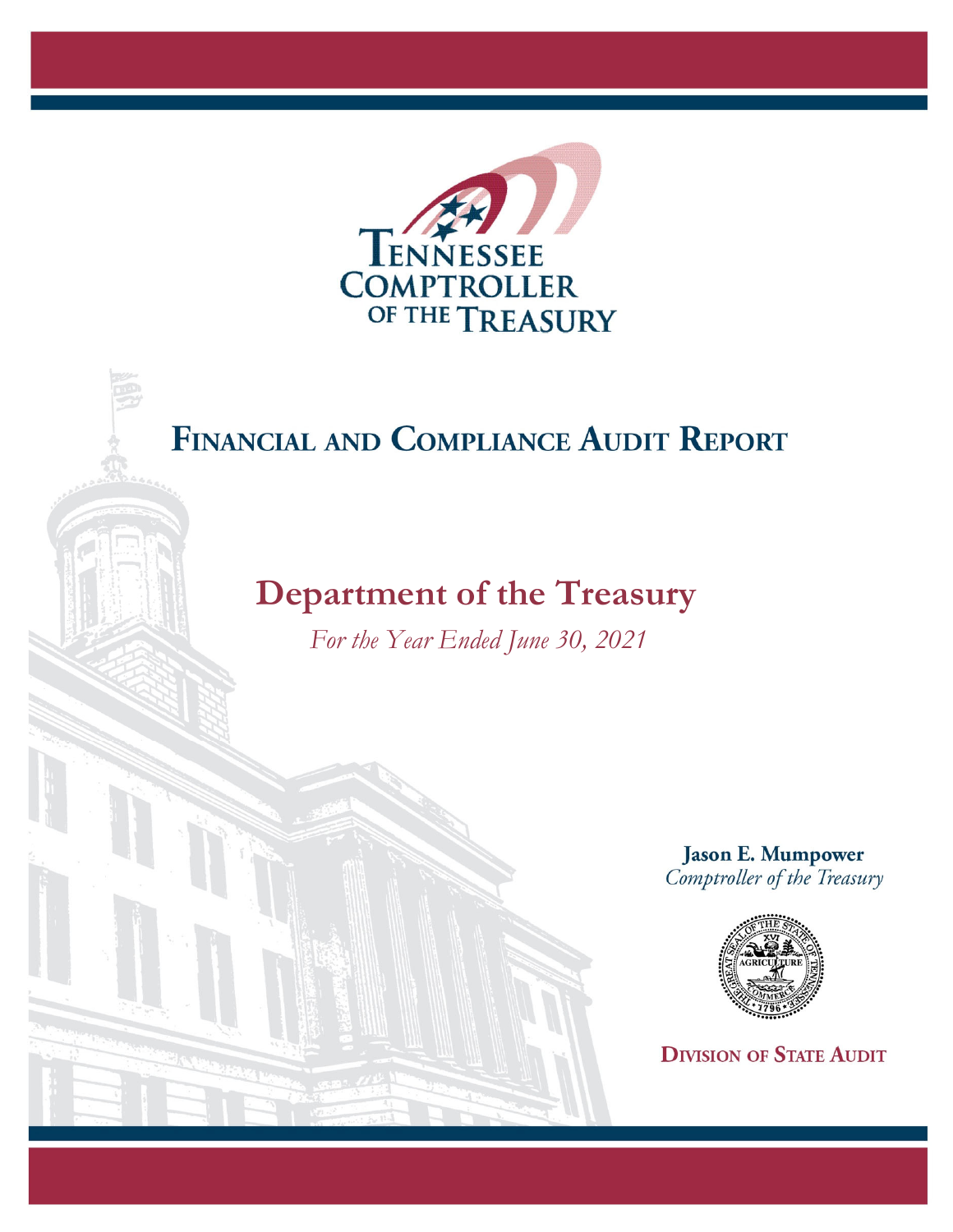#### **Katherine J. Stickel, CPA, CGFM,** *Director*

**Robyn R. Probus, CPA, CFE, CGFM, CGMA**  Assistant Director

> **Gail K. Moses, CPA, CFE, CGFM**  Audit Manager

> > **Mary Anne Hagan, CPA**  In-Charge Auditor

> > > **Elyse Bellamy Zach Crabb Garrett Daniel Kaylyn Dillon Sean Durm Emalie Hayse Alexis Soros**  Staff Auditors

#### **Gerry C. Boaz, CPA, CGFM, CGMA David Cook, CPA**  Technical Managers

#### **Amy Brack**  Editor

#### **Amanda Adams**  Assistant Editor

#### **Comptroller of the Treasury, Division of State Audit**

Cordell Hull Building 425 Rep. John Lewis Way N. Nashville, TN 37243 (615) 401-7897

**Reports are available at**  comptroller.tn.gov/office-functions/state-audit.html

**Mission Statement**  The mission of the Comptroller's Office is to make government work better.

#### **Comptroller Website**  comptroller.tn.gov

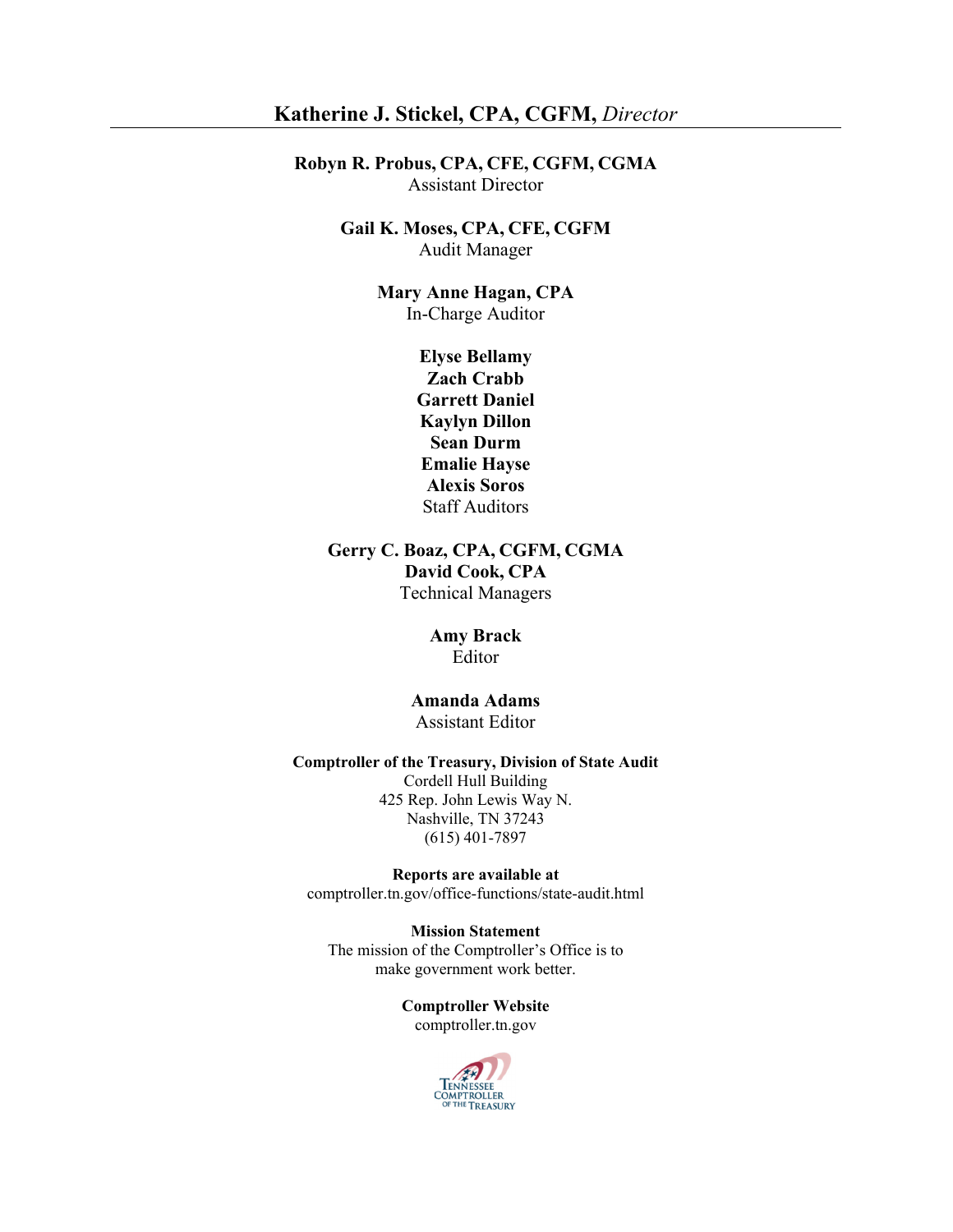

**JASON E. MUMPOWER** Comptroller

January 19, 2022

Members of the General Assembly Members of the Board of Trustees of the Achieving a Better Life Experience Plan Members of the Board of Trustees of the College Savings Trust Fund Program Members of the Board of Trustees of the Chairs of Excellence Trust Members of the State Funding Board Members of the Board of Claims Members of the Board of Directors of the Tennessee Financial Literacy Commission Members of the Board of Trustees for the Tennessee Promise Scholarship Endowment Members of the Board of Trustees of the Tennessee Retiree Group Trust The Honorable David H. Lillard, Jr., Treasurer

Ladies and Gentlemen:

Transmitted herewith is the financial and compliance audit of the Department of the Treasury for the year ended June 30, 2021.

Consideration of internal control over financial reporting and tests of compliance resulted in no audit findings.

Sincerely,

Hatt J. Stickel

Katherine J. Stickel, CPA, CGFM, Director Division of State Audit

21/058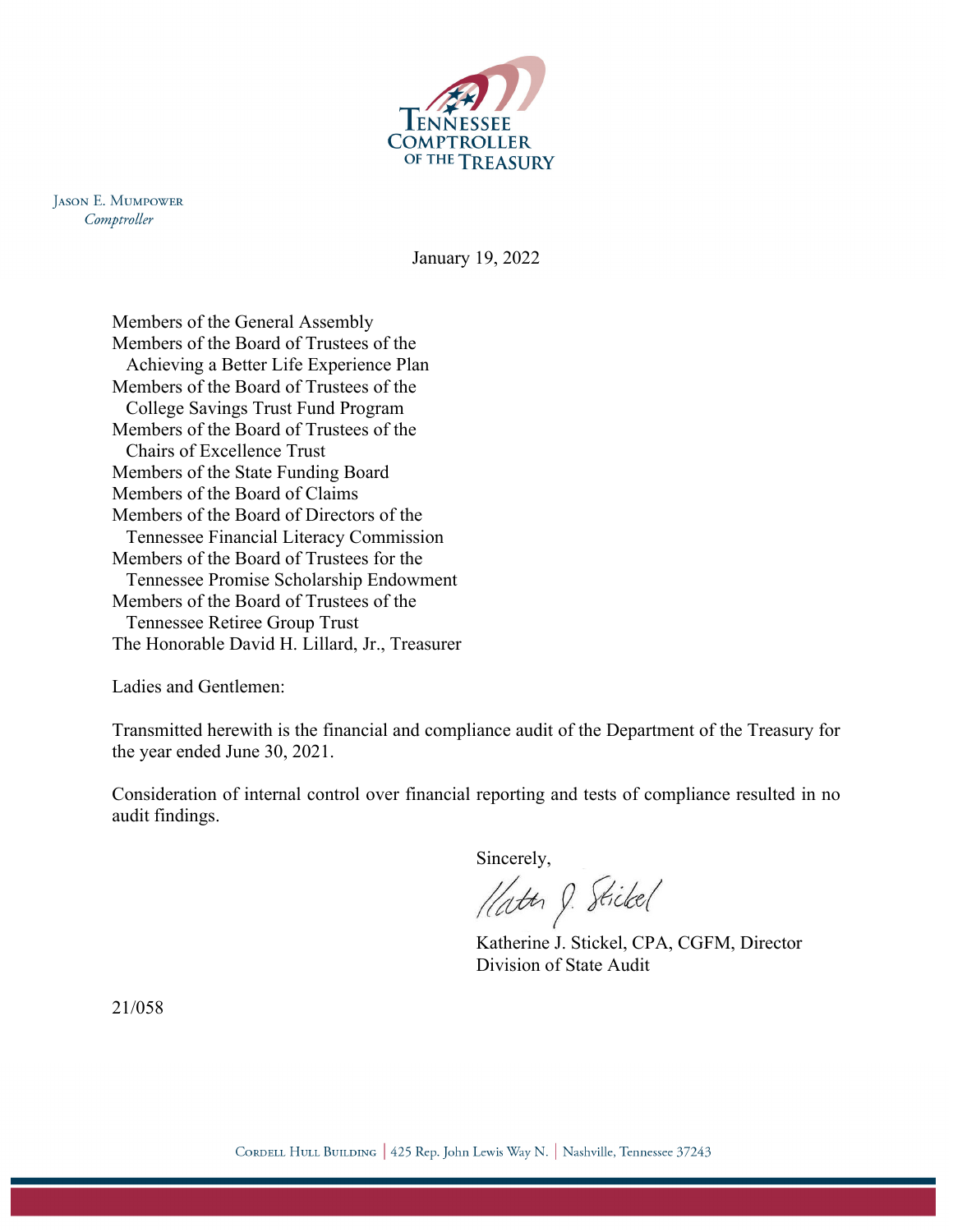## **Audit Report Department of the Treasury For the Year Ended June 30, 2021**

### **TABLE OF CONTENTS**

|                                                                                                                                                 | Page           |
|-------------------------------------------------------------------------------------------------------------------------------------------------|----------------|
| <b>Audit Highlights</b>                                                                                                                         | 1              |
| Independent Auditor's Report on Internal Control Over Financial Reporting<br>and on Compliance and Other Matters Based on an Audit of Financial |                |
| Statements Performed in Accordance With Government Auditing Standards                                                                           | 2              |
| Achieving a Better Life Experience (ABLE TN) Plan                                                                                               | $\overline{2}$ |
| Criminal Injuries Compensation Fund                                                                                                             | 2              |
| <b>Chairs of Excellence Trust</b>                                                                                                               | $\overline{2}$ |
| Intermediate Term Investment Fund                                                                                                               | 2              |
| <b>Risk Management Fund</b>                                                                                                                     | $\overline{2}$ |
| <b>State Pooled Investment Fund</b>                                                                                                             | $\overline{2}$ |
| Tennessee Financial Literacy Commission                                                                                                         | 2              |
| Tennessee Promise Scholarship Endowment                                                                                                         | $\overline{2}$ |
| TN Stars College Savings 529 Program – Educational Savings Plan                                                                                 | $\overline{2}$ |
| Independent Auditor's Report on Internal Control Over Financial Reporting<br>and on Compliance and Other Matters Based on an Audit of Financial |                |
| Statements Performed in Accordance With Government Auditing Standards                                                                           | 4              |
| Tennessee Retiree Group Trust                                                                                                                   | 4              |
| <b>Observations and Comments</b>                                                                                                                | 6              |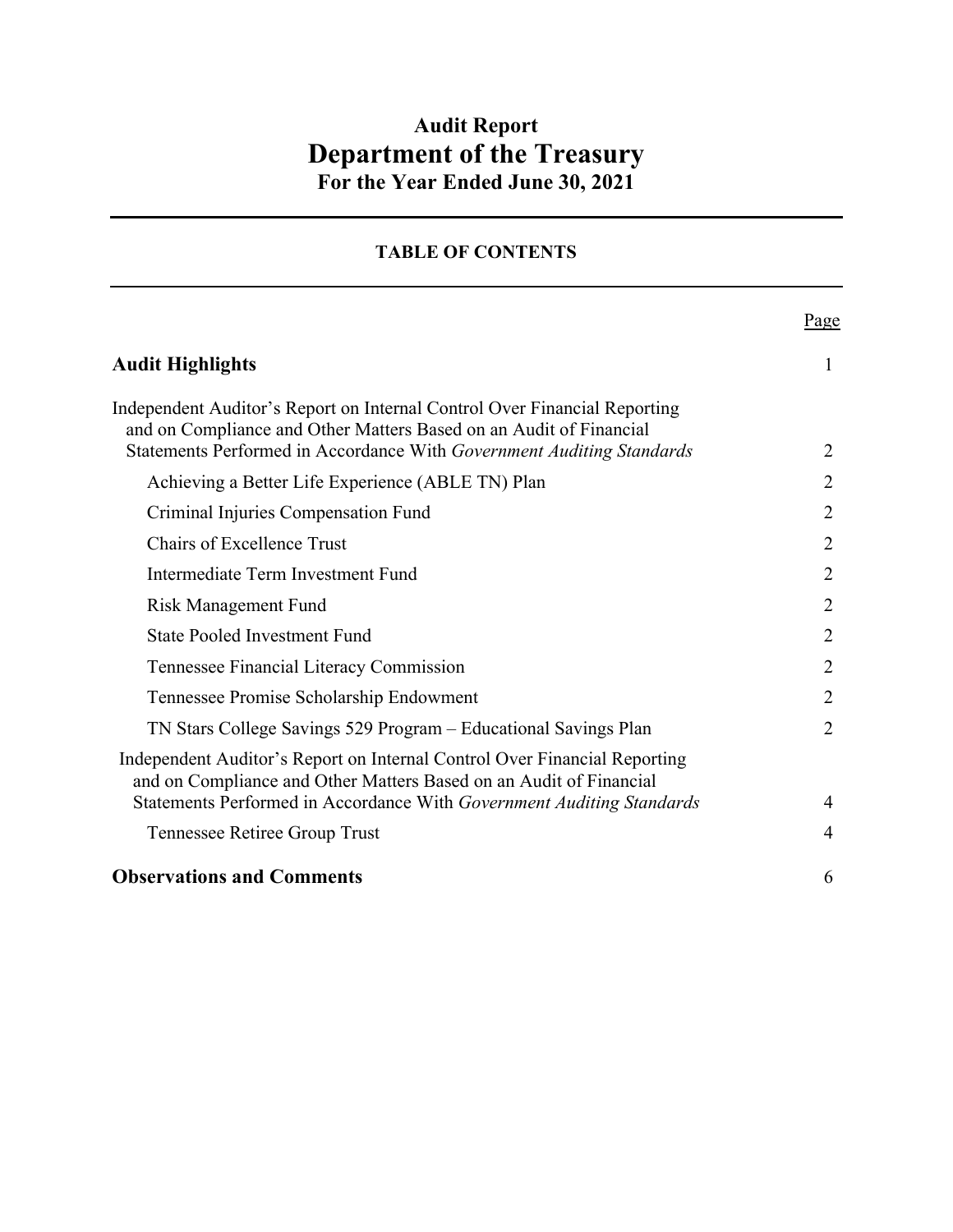# State of Tennessee Audit Highlights

Comptroller of the Treasury Division of State Audit

## Financial and Compliance Audit **Department of the Treasury**

For the Year Ended June 30, 2021

 $\frac{1}{2}$ 

#### **Opinions on the Financial Statements**

The opinions on the financial statements of the Achieving a Better Life Experience (ABLE TN) Plan; the Criminal Injuries Compensation Fund; the Chairs of Excellence Trust; the Intermediate Term Investment Fund; the Risk Management Fund; the State Pooled Investment Fund; the Tennessee Financial Literacy Commission; the Tennessee Promise Scholarship Endowment; the Tennessee Retiree Group Trust; and the TN Stars College Savings 529 Program, Educational Savings Plan, are unmodified. Our independent auditor's reports on these financial statements for the year ended June 30, 2021, are included with the financial statements published on the Department of the Treasury's website, available at [https://treasury.tn.gov.](https://treasury.tn.gov) 

## **Audit Findings**

The audit report contains no findings.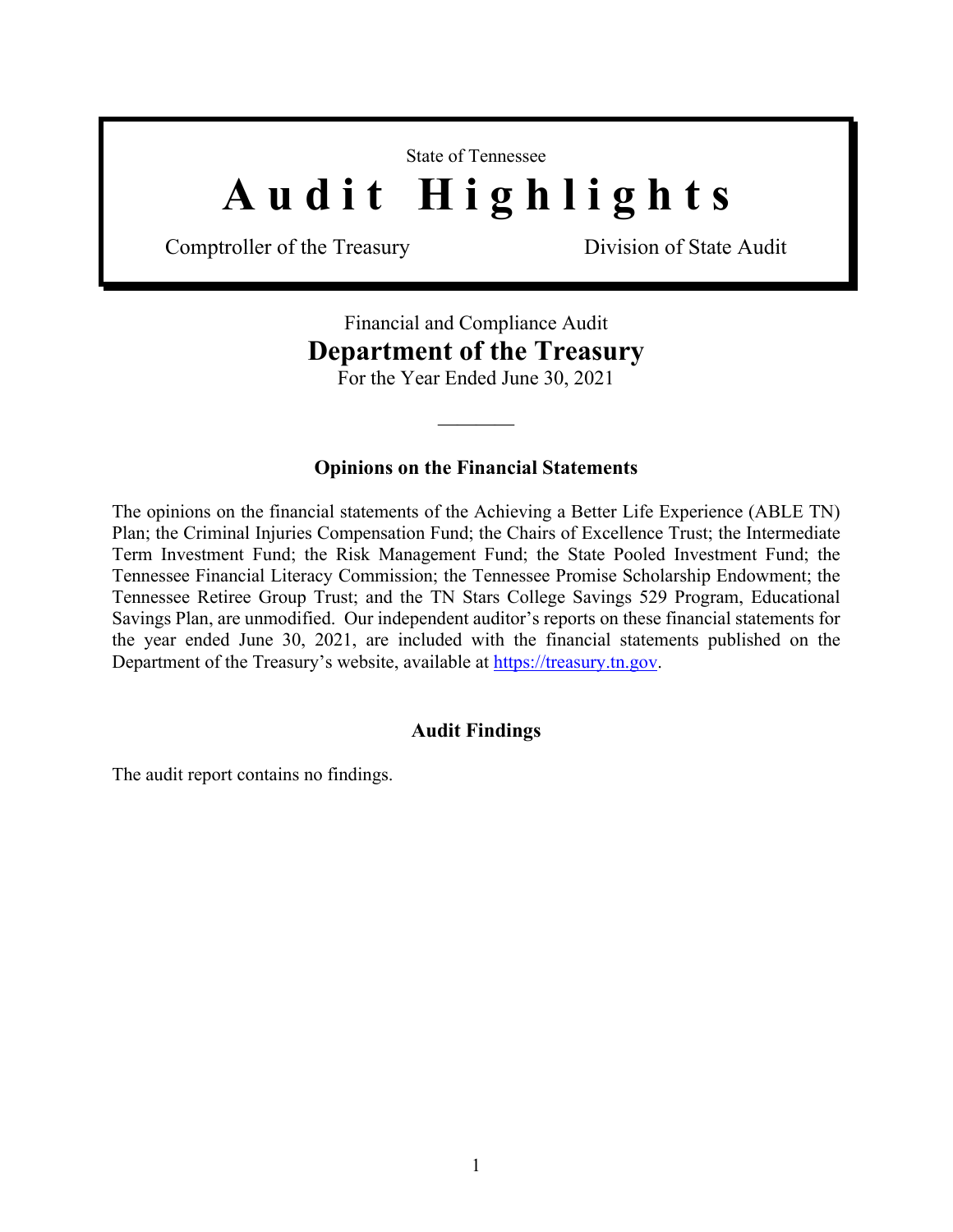

**JASON E. MUMPOWER** Comptroller

### **Independent Auditor's Report on Internal Control Over Financial Reporting and on Compliance and Other Matters Based on an Audit of Financial Statements Performed in Accordance With** *Government Auditing Standards*

Members of the General Assembly Members of the Board of Trustees of the Achieving a Better Life Experience Plan Members of the Board of Trustees of the College Savings Trust Fund Program Members of the Board of Trustees of the Chairs of Excellence Trust Members of the State Funding Board Members of the Board of Claims Members of the Board of Directors for the Tennessee Financial Literacy Commission Members of the Board of Trustees for the Tennessee Promise Scholarship Endowment The Honorable David H. Lillard, Jr., Treasurer

We have audited the financial statements of the Achieving a Better Life Experience (ABLE TN) Plan; the Criminal Injuries Compensation Fund; the Chairs of Excellence Trust; the Intermediate Term Investment Fund; the Risk Management Fund; the State Pooled Investment Fund; the Tennessee Financial Literacy Commission; the Tennessee Promise Scholarship Endowment; and the TN Stars College Savings 529 Program, Educational Savings Plan, as of and for the year ended June 30, 2021, and the related notes to the financial statements, and have issued our report thereon dated December 20, 2021. We conducted our audit in accordance with auditing standards generally accepted in the United States of America and the standards applicable to financial audits contained in *Government Auditing Standards* issued by the Comptroller General of the United States.

#### **Internal Control Over Financial Reporting**

In planning and performing our audit of the financial statements, we considered the Department of the Treasury's internal control over financial reporting (internal control) to determine the audit procedures that are appropriate in the circumstances for the purpose of expressing our opinion on the financial statements, but not for the purpose of expressing an opinion on the effectiveness of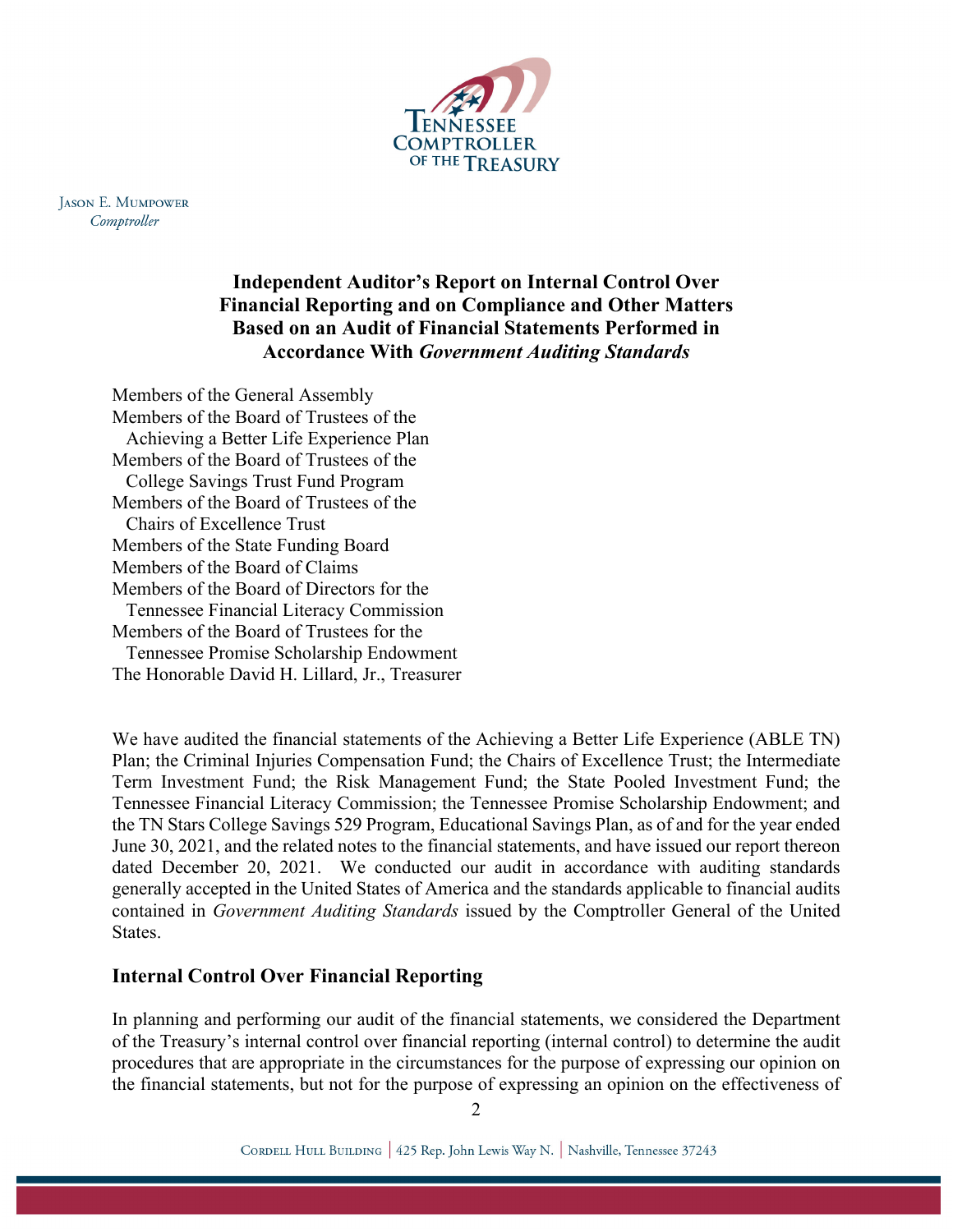the Department of the Treasury's internal control. Accordingly, we do not express an opinion on the effectiveness of the Department of the Treasury's internal control.

A *deficiency in internal control* exists when the design or operation of a control does not allow management or employees, in the normal course of performing their assigned functions, to prevent, or detect and correct, misstatements on a timely basis. A *material weakness* is a deficiency, or a combination of deficiencies, in internal control, such that there is a reasonable possibility that a material misstatement of the entity's financial statements will not be prevented, or detected and corrected on a timely basis. A *significant deficiency* is a deficiency, or a combination of deficiencies, in internal control that is less severe than a material weakness, yet important enough to merit attention by those charged with governance.

Our consideration of internal control was for the limited purpose described in the first paragraph of this section and was not designed to identify all deficiencies in internal control that might be material weaknesses or significant deficiencies. Given these limitations, during our audit we did not identify any deficiencies in internal control that we consider to be material weaknesses. However, material weaknesses may exist that have not been identified.

#### **Compliance and Other Matters**

As part of obtaining reasonable assurance about whether the Department of the Treasury's financial statements are free from material misstatement, we performed tests of its compliance with certain provisions of laws, regulations, contracts, and grant agreements, noncompliance with which could have a direct and material effect on the determination of financial statement amounts. However, providing an opinion on compliance with those provisions was not an objective of our audit, and accordingly, we do not express such an opinion. The results of our tests disclosed no instances of noncompliance or other matters that are required to be reported under *Government Auditing Standards*.

#### **Purpose of This Report**

The purpose of this report is solely to describe the scope of our testing of internal control and compliance and the results of that testing, and not to provide an opinion on the effectiveness of the entity's internal control or on compliance. This report is an integral part of an audit performed in accordance with *Government Auditing Standards* in considering the entity's internal control and compliance. Accordingly, this communication is not suitable for any other purpose.

Hatter J. Stickel

 Katherine J. Stickel, CPA, CGFM, Director Division of State Audit December 20, 2021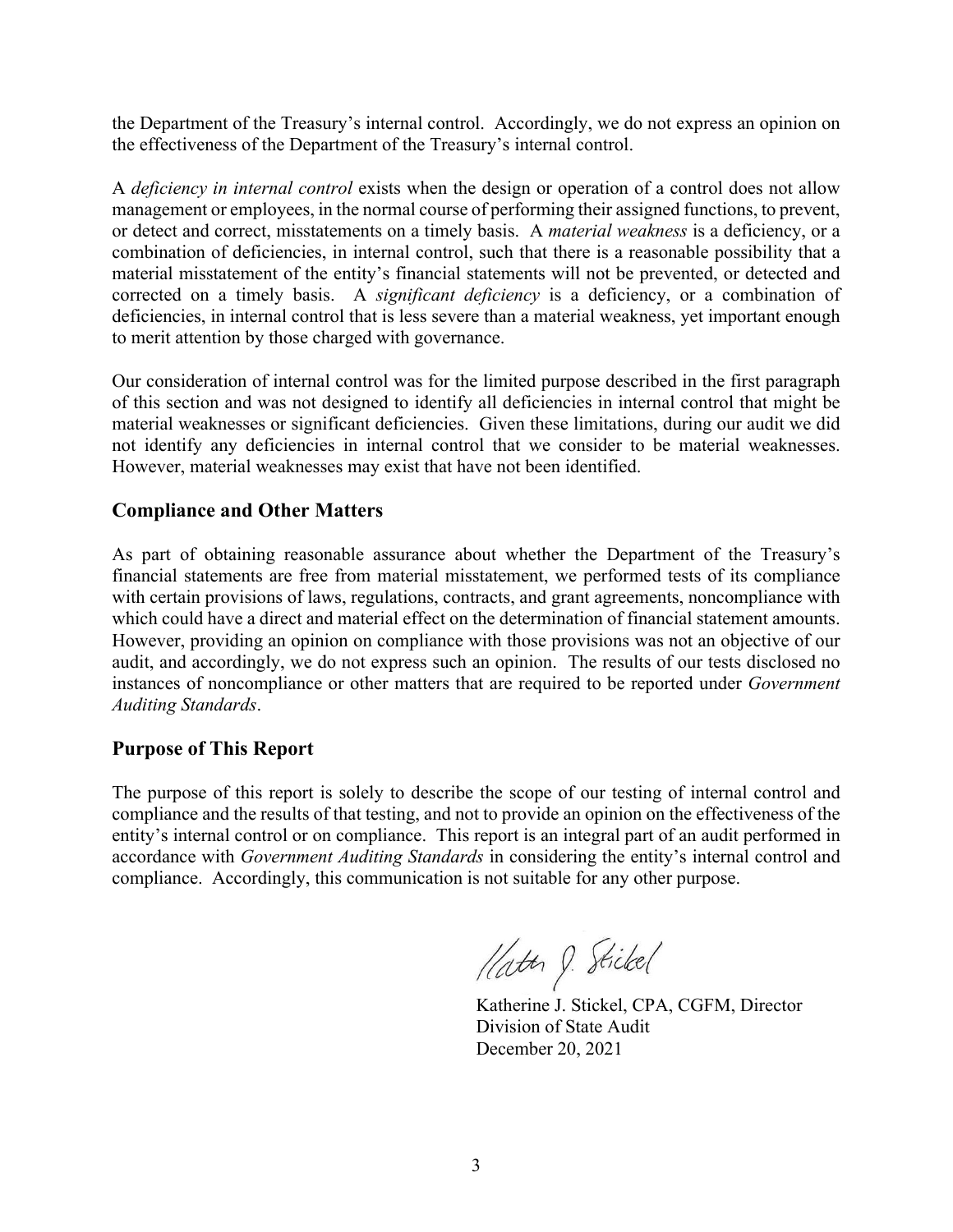

**JASON E. MUMPOWER** Comptroller

### **Independent Auditor's Report on Internal Control Over Financial Reporting and on Compliance and Other Matters Based on an Audit of Financial Statements Performed in Accordance With** *Government Auditing Standards*

Members of the Board of Trustees of the Tennessee Retiree Group Trust The Honorable David H. Lillard, Jr., Treasurer

We have audited the financial statements of the Tennessee Retiree Group Trust, as of and for the year ended June 30, 2020, and the related notes to the financial statements, and have issued our report thereon dated December 9, 2021. We conducted our audit in accordance with auditing standards generally accepted in the United States of America and the standards applicable to financial audits contained in *Government Auditing Standards* issued by the Comptroller General of the United States.

#### **Internal Control Over Financial Reporting**

In planning and performing our audit of the financial statements, we considered the Department of the Treasury's internal control over financial reporting (internal control) to determine the audit procedures that are appropriate in the circumstances for the purpose of expressing our opinion on the financial statements, but not for the purpose of expressing an opinion on the effectiveness of the Department of the Treasury's internal control. Accordingly, we do not express an opinion on the effectiveness of the Department of the Treasury's internal control.

A *deficiency in internal control* exists when the design or operation of a control does not allow management or employees, in the normal course of performing their assigned functions, to prevent, or detect and correct, misstatements on a timely basis. A *material weakness* is a deficiency, or a combination of deficiencies, in internal control, such that there is a reasonable possibility that a material misstatement of the entity's financial statements will not be prevented, or detected and corrected on a timely basis. A *significant deficiency* is a deficiency, or a combination of deficiencies, in internal control that is less severe than a material weakness, yet important enough to merit attention by those charged with governance.

Our consideration of internal control was for the limited purpose described in the first paragraph of this section and was not designed to identify all deficiencies in internal control that might be material weaknesses or significant deficiencies. Given these limitations, during our audit we did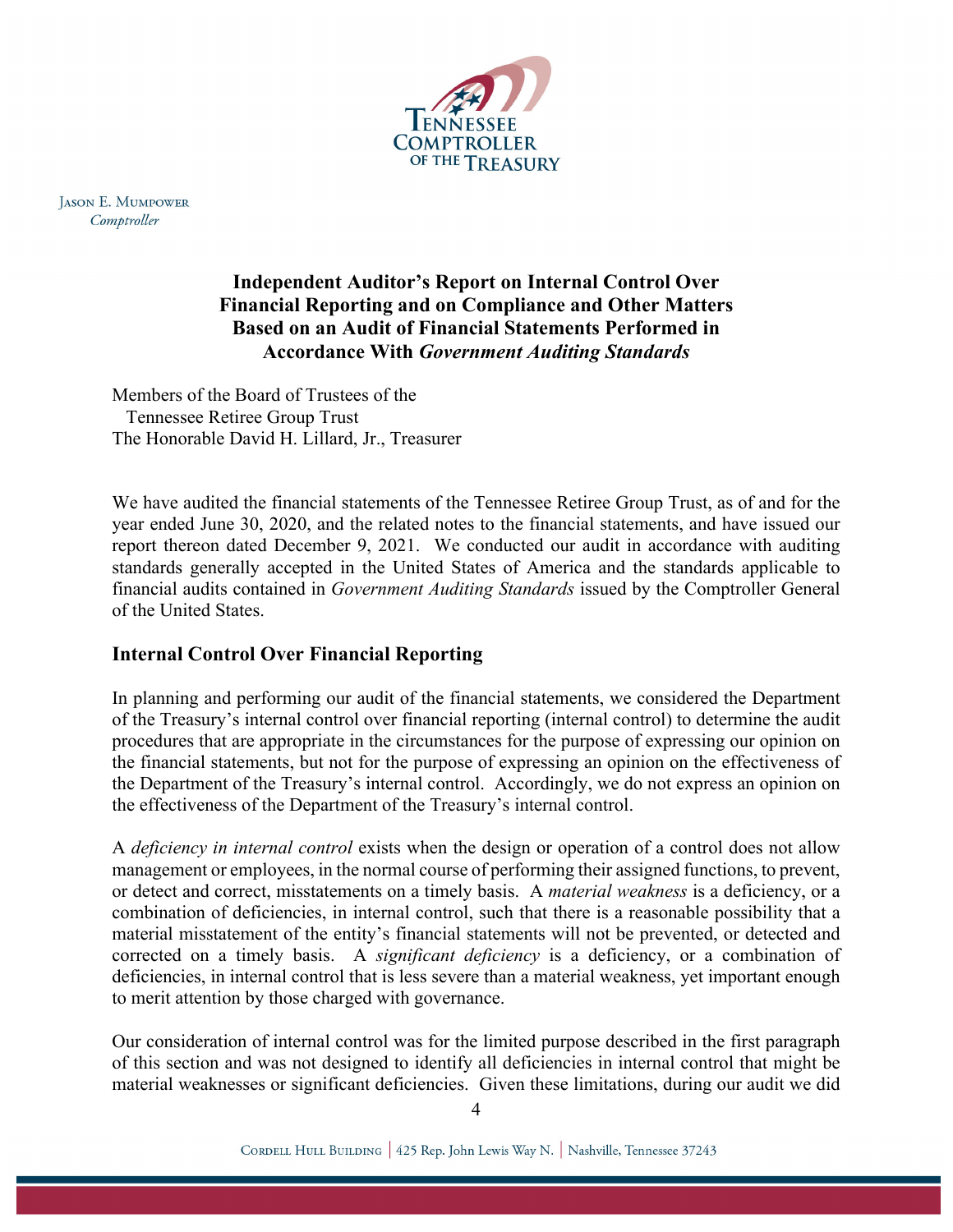not identify any deficiencies in internal control that we consider to be material weaknesses. However, material weaknesses may exist that have not been identified.

#### **Compliance and Other Matters**

As part of obtaining reasonable assurance about whether the Department of the Treasury's financial statements are free from material misstatement, we performed tests of its compliance with certain provisions of laws, regulations, contracts, and grant agreements, noncompliance with which could have a direct and material effect on the determination of financial statement amounts. However, providing an opinion on compliance with those provisions was not an objective of our audit, and accordingly, we do not express such an opinion. The results of our tests disclosed no instances of noncompliance or other matters that are required to be reported under *Government Auditing Standards*.

#### **Purpose of This Report**

The purpose of this report is solely to describe the scope of our testing of internal control and compliance and the results of that testing, and not to provide an opinion on the effectiveness of the entity's internal control or on compliance. This report is an integral part of an audit performed in accordance with *Government Auditing Standards* in considering the entity's internal control and compliance. Accordingly, this communication is not suitable for any other purpose.

Hatter J. Stickel

 Katherine J. Stickel, CPA, CGFM, Director Division of State Audit December 9, 2021